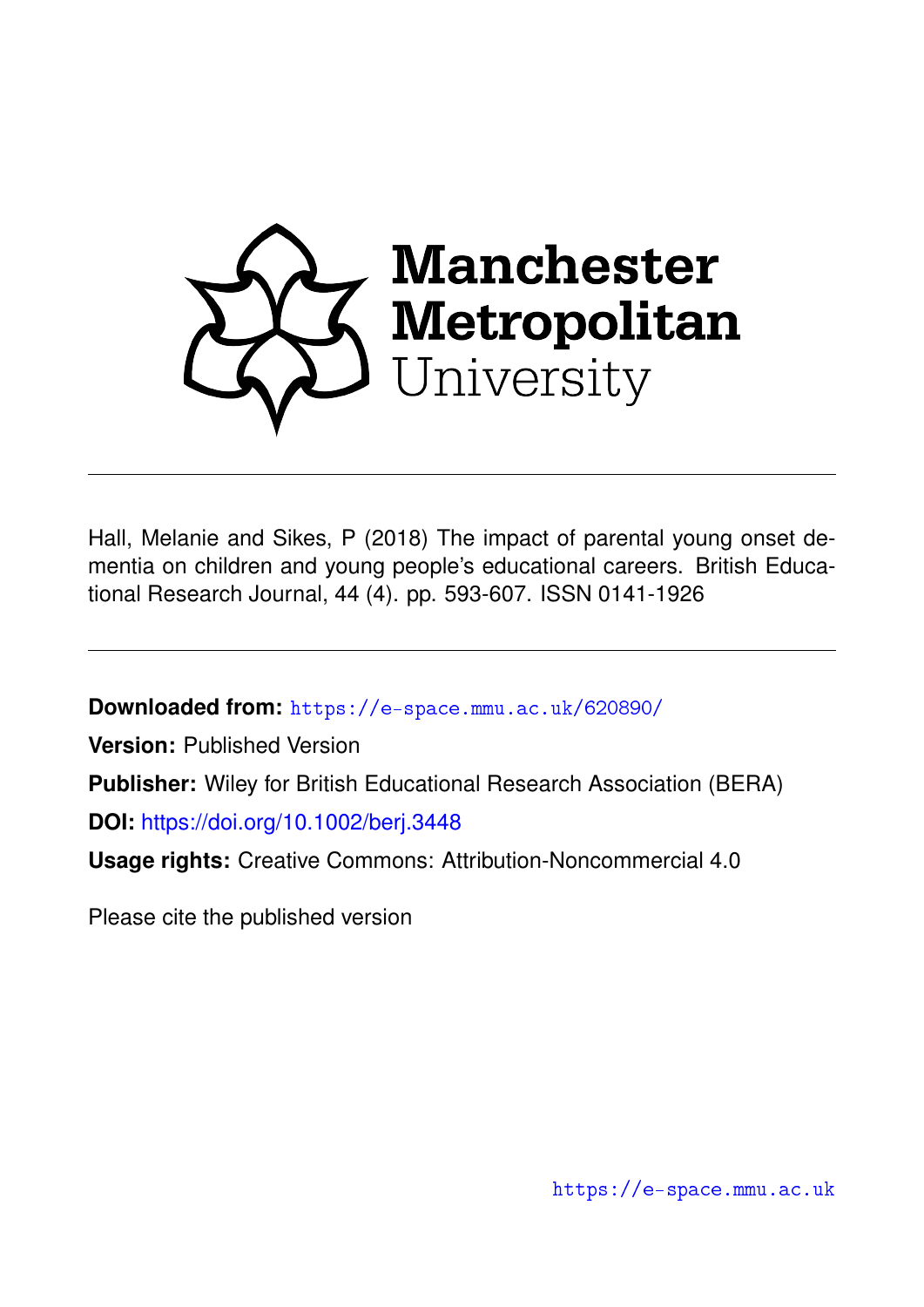British Educational Research Journal Vol.  $\bullet\bullet$ , No.  $\bullet\bullet$ ,  $\bullet\bullet$  2018, pp.  $\bullet\bullet-\bullet\bullet$ 

DOI: 10.1002/berj.3448

# The impact of parental young onset dementia on children and young people's educational careers

# Pat Sikes<sup>a,b\*</sup> and Melanie Hall<sup>c</sup>

<sup>a</sup>University of Sheffield, UK; <sup>b</sup>University of KwaZulu, Natal, Durban, South Africa;<br><sup>c</sup>Manchester Metropolitan University, UK Manchester Metropolitan University, UK

It is well established that having a parent with any illness or disability can have an adverse effect on individuals' experiences of education and on their educational progress. Advances in medical knowledge are leading to more people under 65 being diagnosed with young onset dementias and, concomitantly, to more children and young people who are in education having a parent with this diagnosis. Hardly any research has asked these young people directly about their experiences, but the limited evidence suggests that there will likely be significant emotional, mental and psychological damage with enduring impact on their lives. This article, drawing on findings from a unique narrative, auto/biographical study involving 24 British 6 to 31-year-olds, focuses on the consequences of parental young onset dementia for educational careers. These dementias are untimely progressive terminal illnesses with unpredictable trajectories and timelines, throughout the course of which physical, cognitive and emotional functions and abilities are inexorably lost. Participants' experiences show that living with a parent with young onset dementia, whilst negotiating the education system, can be extremely hard. Difficulties are exacerbated by the condition's distinctive characteristics, the current lack of any cure and anticipatory, pre-death grief. Lack of public awareness and understanding, both of young onset dementias and of dedicated resources and support services, also result in many feeling isolated and ignored. We make suggestions for positive provision and actions that educational institutions can make to begin to meet the particular needs of these young people.

Keywords: parental illness; educational careers; young onset dementias; narrative life history

# Introduction

Dementia is recognised as one of the major global health and social care challenges of present times (Alzheimer's Disease International, 2016), having significant far-reaching consequences for the health, wellbeing and life courses of those with the diagnosis and also for their relatives. As the leading cause of death in England and Wales, it affects many families (ONS, 2017).

Within the media and in public perception, there is a tendency to equate dementia with Alzheimer's disease, characterised by memory loss and confusion affecting older people (Hillman & Latimer, 2017). However, there are many types of dementia, and advances in medical knowledge are leading to more people under 65 being diagnosed

<sup>\*</sup>Corresponding author. University of Sheffield, School of Education, Edgar Allen House, 241 Glossop Road, Sheffield S10 2GW, UK. E-mail: p.j.sikes@sheffield.ac.uk. Twitter: @ProfSikes

<sup>©</sup> 2018 The Authors. British Educational Research Journal published by John Wiley & Sons Ltd on behalf of British Educational Research Association

This is an open access article under the terms of the [Creative Commons Attribution-NonCommercial](http://creativecommons.org/licenses/by-nc/4.0/) License, which permits use, distribution and reproduction in any medium, provided the original work is properly cited and is not used for commercial purposes.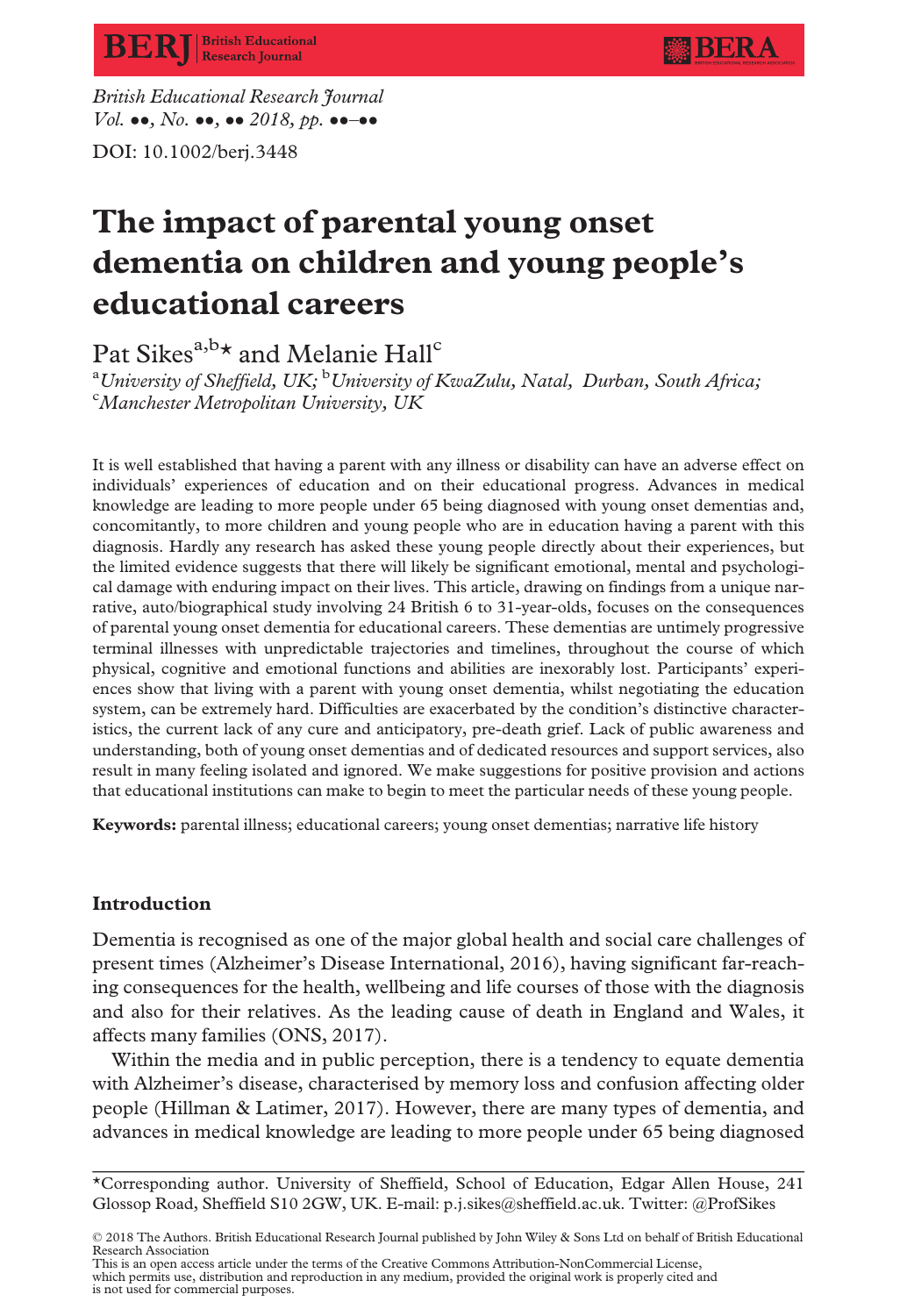with young onset dementia (YOD). Current estimates suggest that YOD affects around 42,500 people in the UK [\(www.youngdementiauk.org/young-onset-deme](http://www.youngdementiauk.org/young-onset-dementia-facts-figures) [ntia-facts-figures](http://www.youngdementiauk.org/young-onset-dementia-facts-figures); Young Dementia UK, 2015), although, given the general underdiagnosis of dementia and of YOD in particular, the incidence is probably higher.<sup>1</sup> Whatever the 'true' figures, increasing numbers of children and young people, most of whom are in education, have a parent with YOD.

Despite a lack of research which has asked these young people directly about their experiences, let alone with a particular focus on their education, existing evidence suggests that parental dementia can lead to significant emotional, mental and psychological issues and have an enduring impact on lives (Allen *et al.*, 2009; Svanberg et al., 2011; Barca et al., 2014; Millenaar et al., 2014; Gelman & Rhames, 2016).

YOD generally manifests when people are in their 40s and 50s, when most are working and meeting familial, financial and social commitments. Variants include: vascular dementia, dementia with Lewy bodies, fronto-temporal dementia, young onset Alzheimer's, posterior cortical atrophy and dementias associated with Huntington's and Parkinson's diseases, and alcoholism. Some types are inheritable. Whilst memory loss may be, and always becomes, a feature of YOD, initial symptoms include: uncharacteristic behavioural changes, aggression, social withdrawal, dis-inhibition, lack of empathy, hyper-sexuality, difficulties with planning and judgement making, visual disturbances, hallucinations and communication disorders. Dementias are progressive terminal illnesses, throughout the course of which people lose functions and abilities and finally, although time scales vary, they die prematurely.

Diagnosis is usually a protracted process, often stretching over years, with symptoms regularly being ascribed to stress, depression or menopause (Chrisp et al., 2011). By the time the disease is confirmed, families are likely to have gone through an extremely difficult period, involving confusion and uncertainty (Teel & Carson, 2003), likely job loss (Roach & Drummond, 2014) and significant disruption to what had been 'normal' family practices (Hall & Sikes, 2016a). After diagnosis, people with YOD and their families generally find there is very little dedicated support or resources available to help them understand, cope and deal with the disease and its various impacts on their lives (Mitchell, 2018).

At this point it is important to note that there is a substantial body of research and literature, including autobiographical accounts (e.g. Swaffer, 2016; Mitchell, 2018), that represents the subjective experiences and perspectives of people living with dementia. Here, however, our purpose is to privilege the children and young people whose voices around parental dementia have historically been marginalised or neglected.

#### Parental illness, disability and education

Research in the fields of social policy, health and childhood studies documents that those who have a parent with a disability or a serious or chronic illness report adverse consequences for their education. Given the importance of schooling for the future life course of most children and young people (Sanders *et al.*, 2016), it is clear that worries, pressures and disruptions at any stage of an educational career can have potentially far-reaching and profound consequences (and in a future article we will focus on our data from a life course/transitional perspective). Findings from research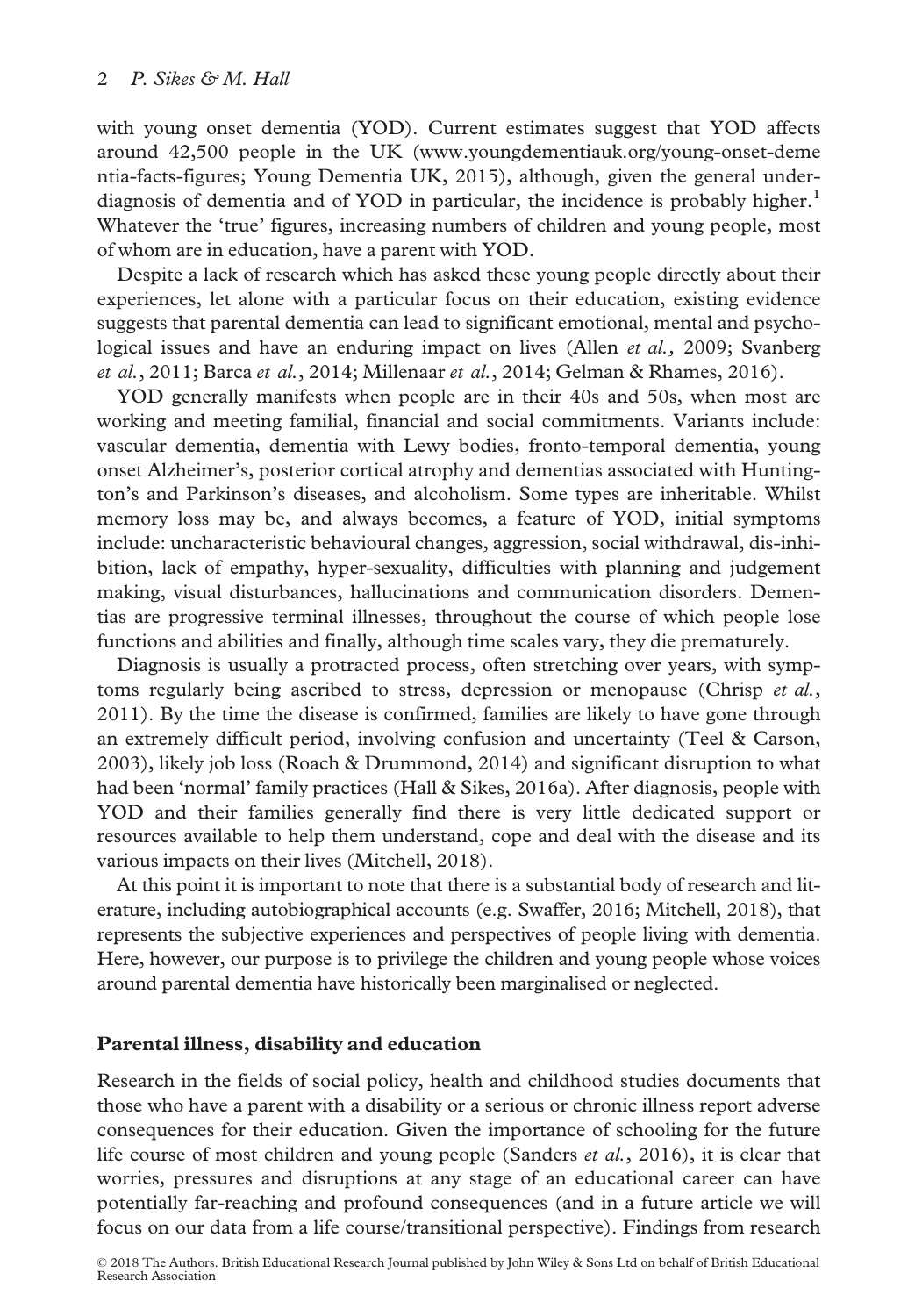with young carers<sup>2</sup> reports that key educational challenges include: poor attendance, tiredness, bullying, inability to participate in extracurricular activities, problems with concentration and application, difficulties completing homework, anxiety, behavioural problems, poverty and non-existent or limited parental involvement and communication with the school (Dearden & Becker, 2003; Aldridge, 2008; Hounsell, 2013). Those who do get to college or university may face problems due to caring responsibilities, financial hardship and emotional stress (Sempik & Becker, 2014). The Department for Education clearly recognises that this is an area warranting attention and, in the absence of existing education-based studies, has commissioned research that corroborates these findings (Aldridge et al., 2016; Cheesbrough et al., 2017). Looking specifically at dementia, a 2016 National Children's Bureau survey focused on children involved in caring for a person with dementia (usually a grandparent) also found all these issues (NCB, 2016).

# The study

This article draws on an Alzheimer's Society-funded investigation, The perceptions and experiences of children and young people who have a parent with dementia, which sought to explore what it is like to be in this position with a view to informing practice and policy. Elsewhere we have written about the period leading up to diagnosis, experiencing parental change, grief and how dementia can affect family relationships (Hall & Sikes, 2016a,b,c, 2017; Sikes & Hall, 2016, 2017). Here our focus is on educational careers.

The study had auto/biographical origins in the first author's observations of the impact her husband's young onset dementia had on their children, who were 13 and 15 when their father first began to exhibit behaviours that were later attributed to the condition. Most aspects of their lives, including their educational careers, were and continue to be affected, since at the time of writing they are 26 and 28 and their father is still alive. A life historical, narrative approach (Goodson et al., 2017) was employed. Acknowledging that narratives are constructions subject to a myriad of influences, we believe that, when biographically and contextually located, they can suggest something of the complexity of lives, indicating how individuals make sense of the things that happen to them, negotiate identities and create futures (Goodson, 2017). Participants were not asked specific questions but 'simply' invited to tell their stories of parental YOD, which were then considered in light of a relational model of disability which situates personal experiences of dementia—whoever is telling them within the broader social context (Shakespeare et al., 2017). Such an unstructured approach has not previously been used to explore experiences of parental YOD, but has the potential to inform the development of more appropriate and inclusionary interdisciplinary services than can follow from using 'traditional' methodologies (Hutchinson et al., 2015).

The project was advertised on a project website, on Alzheimer's Society (UK) and Young Dementia UK platforms, and on Twitter and Facebook. With two exceptions recruited through snowballing, the 24 participants 'found' us when they were seeking YOD information and support for themselves or, in two cases, for their children, thus indicating the paucity of such resources.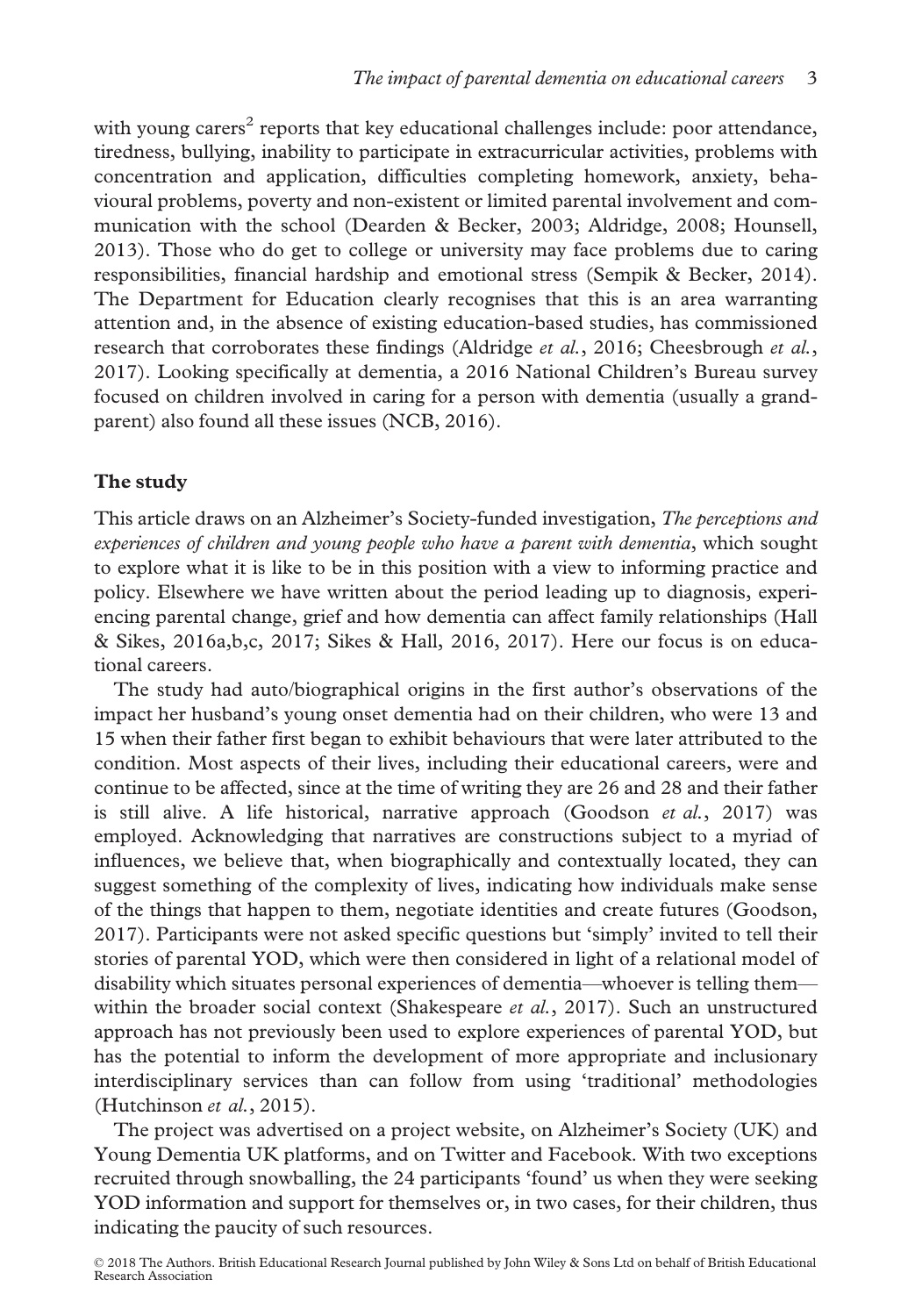Although we had specified an age range of 8 to 25 (following WHO and UN definitions of youth), participants were aged from 6 to 31 with the majority between 16 and 24. Feeling it would have been unethical to exclude them, we included four over-25s who approached us and whose retrospective accounts were clearly relevant. The youngest children (aged 6, 7 and 8) were also included on ethical grounds: their mothers contacted us saying they were eager for their children to talk about their fathers' dementias, both for potentially therapeutic reasons and to contribute to understanding. Having spoken with them, the children were deemed to have the capacity to consent.

Fourteen participants were currently in education—at school, college or university studying for bachelors, masters or doctoral degrees. The nine who were in work were all educated to degree level. One woman had dropped out of university due to her mother's declining condition, but was intending to return. This is, therefore, a selfselecting sample of predominantly white, British, middle-class participants who were willing and able to speak reflectively and fluently. However, extant research and anecdotal accounts from health and social care professionals (in the UK and North America) suggest that other young people who have a parent with YOD are likely to recount similar experiences.<sup>3</sup>

To capture the progressive nature of dementia, most participants were interviewed more than once over 18 months: 9 twice and 10 three times. During the project four parents died; two participants were already bereaved when they joined the study. Interviews, which were recorded and transcribed in full, lasted between 45 minutes and over 2 hours, with the average being an hour and a half. Sessions with under-10s involved play, drawing, family tree and 'my day' story-telling activities (James, 2005). Ethical approval was granted by our university. Participant consent, plus parental consent for under 18s, was ongoing before and throughout interviews.

We have employed pseudonyms and, when particularly sensitive topics are discussed, we alter the details to further avoid identification. We have signposted to medical practitioners or suggested contacting support agencies such as the Samaritans when deemed necessary. The second author checked up on participants following the interview and also a week or so after.

We took a grounded approach whereby accounts were interrogated for themes in a manner that retained the story as a whole (Riessman, 2008). Transcripts were repeatedly read by both authors in an iterative fashion, to cross-check themes. In this article, as we have a specific focus, we present the data in a thematic fashion. This does mean that some participants are quoted more than others, simply because of where they were in terms of their educational career and what was especially concerning them at the time of the interviews.

#### Stories of educational careers and parental dementia

All participants talked about educational experiences, often at length. We have taken extracts from their stories to illustrate some of the ways in which parental YOD impacts educational careers using the following headings: Locating parental dementia with reference to educational milestones; Dementia-specific challenges; Education as an escape/coping mechanism; Dementia and educational choices; Educational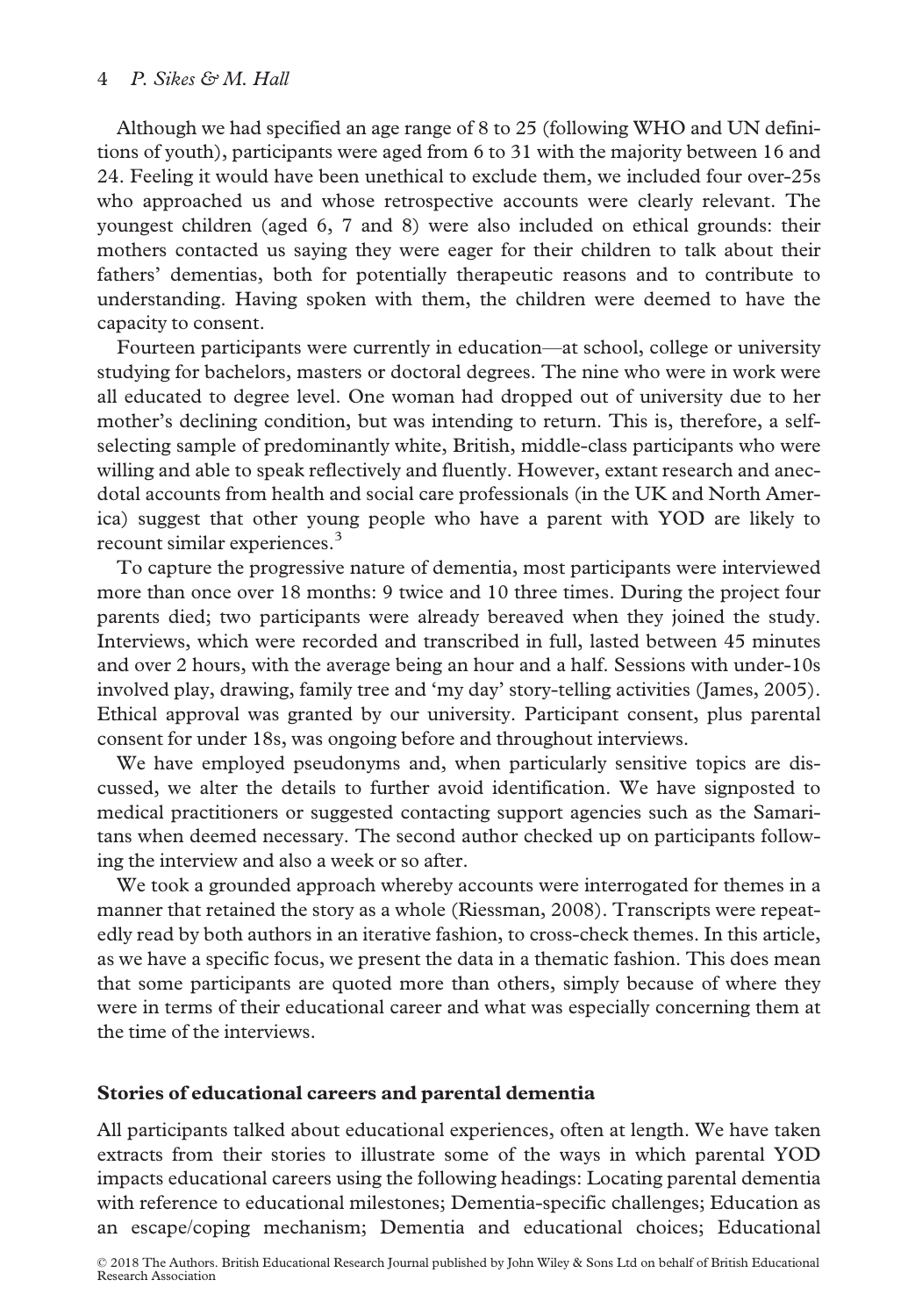institutions' responses. These themes are not exclusive, nor do they cover everything that was said relating to education. We can only share a fraction of what we were told which, although the norm when reporting qualitative studies, seems particularly ethically problematic given how generous participants were in offering what were often extremely painful accounts. In recognition of, and to honour, this, we have presented relatively substantial illustrative quotes with minimal commentary.

#### Locating parental dementia with reference to educational milestones

Given that education is a, if not the, major organising principle and system in and of most young people's lives (James, 2005; James & James, 2012), it is not surprising that events in educational careers were used to locate and date steps in parental dementia journeys:

It progressed really quickly from the summer when I finished my  $A$  levels... for a while she was alright but then... in my second [university] year... I made Christmas dinner for me and my parents and she had a live-in carer at that point and she was like, very different to how she was but she didn't need to wear a nappy at that point... she wasn't great but she was alright and then I went back to uni, and she started running away and getting lost and... having psychotic episodes so she was taken to hospital and it seemed to happen like within a week of Christmas and then BOOM. I don't... know what switched in her brain after I went back to uni that year. And then she was in hospital on the 18th January, I remember that date because... my dad called me just before I had a Spanish grammar exam, which I did abominably in, I passed it but not well, and then I came home straight after. (Lauren, 22)

I'd just finished my first draft of my dissertation and literally I just saved it and sent it to my tutor and a couple of minutes later Dad called to say the doctor's called to say its dementia. (Alexandra, 22)

Within the UK, widening participation in higher education means that for increasing numbers of young people educational careers culminate with graduations. Graduation has come to be a culturally important celebratory occasion and ritualised rite of passage which family and friends are expected to witness. Our participants reported feeling sad, stigmatised and aggrieved if their parent was unable to fully participate in this ceremony, or was deemed unable to attend. This is exacerbated when the parent in question has been a major supporter of their child's educational achievements.

I got a first in my degree and I was really happy about that but by then Mum had got no comprehension of what that was. She knew that I'd passed but there was no awareness of what it meant so it was kinda hard to take... she was there at my graduation... But it was marred when you know that someone is there but they're not.(Alexandra, 22)

It wasn't great. I got through it but it was upsetting... I didn't consider that I'd need a pin to put the green thing [hood] on and so one of my friend's Mums had to help me and I was like 'I want my Mum to help me'. That was a bit shit. (Lauren, 22)

Sam chose to stay away from his graduation altogether to avoid the pain of his mother's absence, whether cognitive or physical: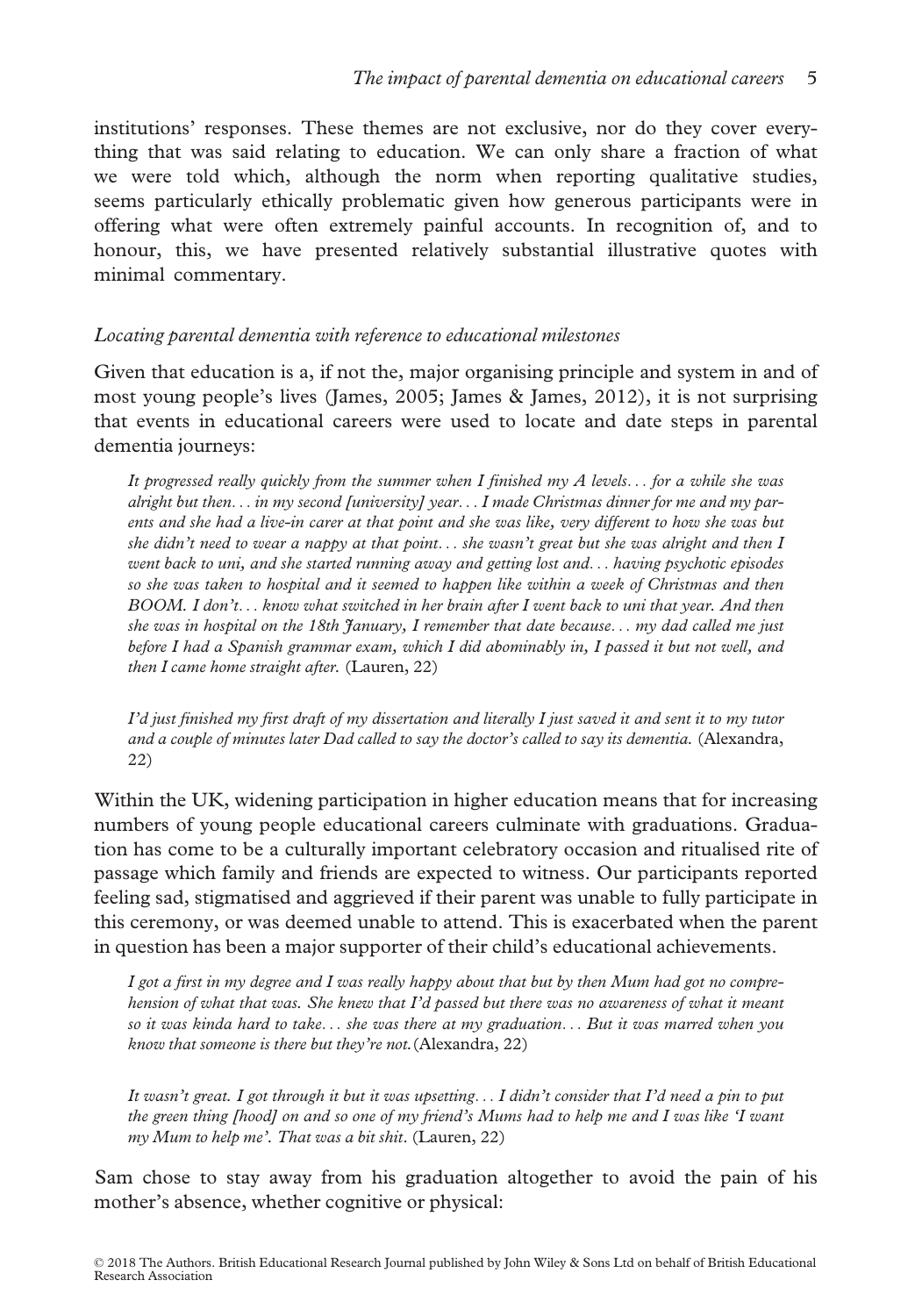It was easier for me to just not go, I couldn't bear to have had her blank face there not knowing. A lot of people... went to their graduations for their parents... It bothered me a bit seeing them with their parents, I kind of wished it was the same for me which is pathetic because every other day it doesn't bother me. (Sam, 21)

### Dementia-specific challenges

Young people described dementia-related behaviours that could be disruptive when they were trying to study:

My sister was going through her GCSEs at the time when we didn't have a diagnosis and I think she was flying off her nut a lot because Mum would walk into her room without knocking and stand there and watch her. (Alexandra, 22)

As the condition progresses, hindsight can lead to guilt and regret about interruptions whose possibility would now be welcomed:

I know I feel an awful lot of guilt because... when the symptoms were starting to show... there was one day she called me four times in an hour and every single time she'd say 'I've just put the washing machine on' and I was in the middle of doing an essay. I had three days to do it and I was like 'Mum you need to stop calling me, you've already told me this three times today' and I got really angry at her. I called Dad and told him to... get her to stop calling me and I suppose if we'd known, I would have been more patient but we didn't know and I feel guilty about the way I'd spoken to her and the way I dismissed her and because of that, she stopped calling altogether... and I... feel I missed an opportunity to hear her voice and if I could do it all again, I'd... stand there and appreciate that that was her voice and it was part of her and I'm not gonna hear that again and through my actions, I stopped her calling me. (Alexandra, 22)

The dementia trajectory is unpredictable and variable, although it always involves decline that, in YODs, can happen particularly quickly. The person is there in body whilst being progressively and profoundly altered in terms of the characteristics that made them uniquely them. Observing and experiencing this can take a particularly heavy toll on relatives, who have constantly to grieve losses whilst having to accommodate further changes:

Every time I see him he's the worst he's ever been and the best he'll ever be. (Alex, 24)

Thus, dementia involves anticipatory grieving (Lindauer & Harvath, 2014; Blandin & Pepin, 2015) prior to actual death:

I felt like I was in this long queue waiting for my number to be told that he's died because you know it's coming... you just don't know how long you've got to wait. That's the worst part, not knowing... They have one good day and three bad days and then the bad days outweigh the good days... It's been three years of constant grieving. (Remy, 21)

Not surprisingly, research indicates that anticipatory grief is a significant source of stress, depression and physical, mental and emotional health issues, and a major factor affecting quality of life generally, with negative consequences for relationships, career development and educational progress (Large & Slinger, 2015; Sikes & Hall, 2016, 2017). Experiencing such profound grief exacerbates the challenge of completing educational assessments: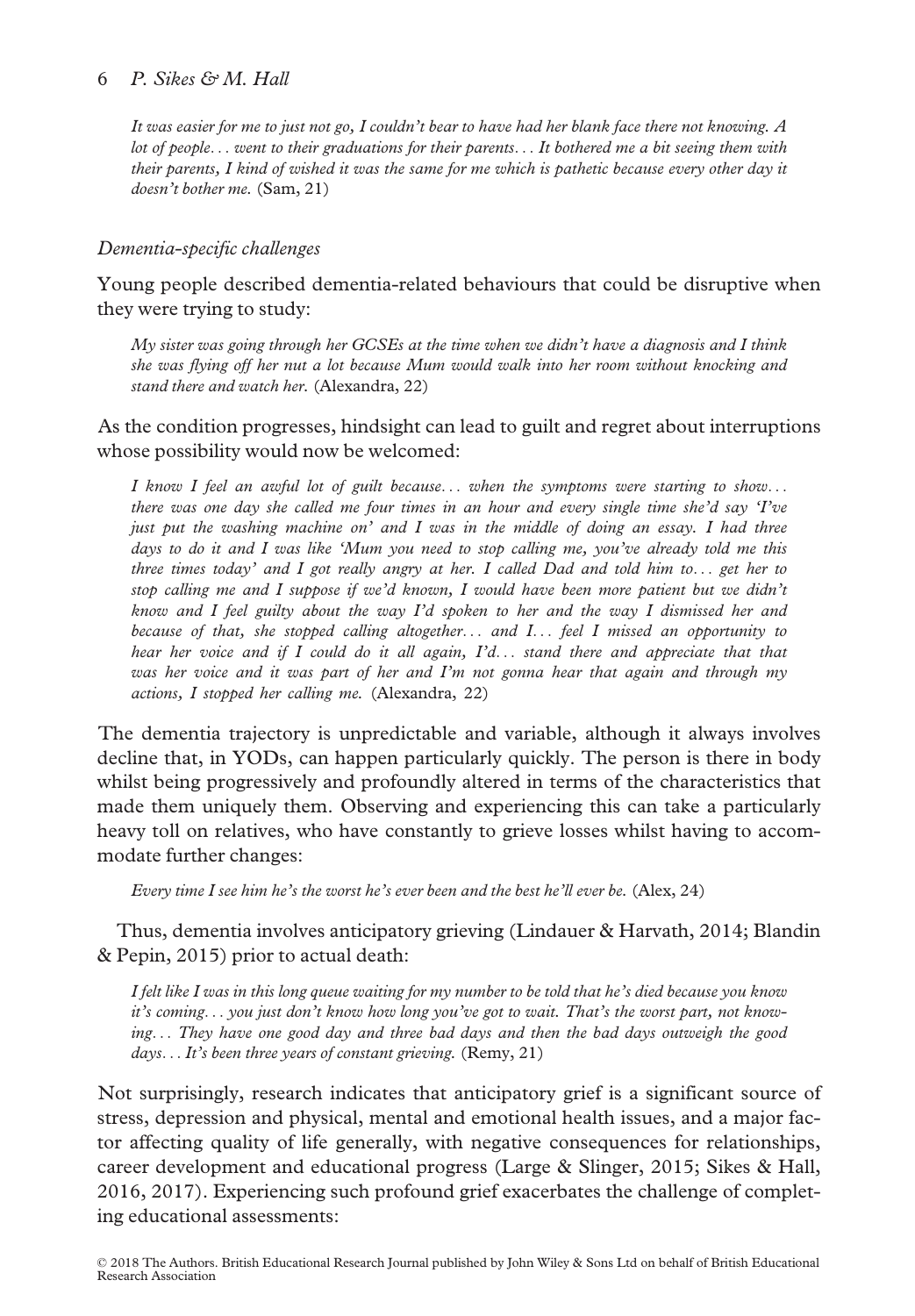She's at the end stage which I didn't know until a few weeks before my exams so that sucked. She's generally deteriorating. The worst timing... I just wanted to be home, didn't want to do my exams. It wasn't that I didn't care, I just couldn't focus... my brain was in such a mess that I had to focus on how I was going to get myself to the library to revise let alone do my exams when I was so upset and miserable. (Lauren, 22)

A few days before my dissertation deadline in May... I get this call from my Dad's care home saying 'your Dad's been rushed to hospital, they think he's got septicaemia'... I have anxiety anyway, very much preparing for the worst... Every day, I'd have my phone out all the time... I felt that I was just waiting for Dad to die really. (Remy, 21)

The rate at which people with dementia lose capabilities, memory and function varies. There can be periods of rapid decline followed by plateaus:

I get used to it and then she gets that bit worse and then... I get really upset again... you get used to a new normal every few weeks it seems, or even a shorter time, there's a new normal and it's so unpredictable. (Lauren, 22)

Living with someone day-to-day it can be possible to adjust to incremental changes without particularly noticing them. Going away to university, however, means that returning home and seeing the difference can be shocking:

I then went back to Uni and I didn't come home that semester so in the four months that I'd been away, she changed an awful lot. (Alexandra, 22)

Having to juggle university and home-based responsibilities can raise dilemmas over where to be and when:

I was in London over the summer from like August so I saw her twice a week, maybe three times, now I see her once a month. I wanna see her more but I don't know how to work it around uni... When I was in first year, I used to go home every two weeks, every three weeks but then because she doesn't really know who I am... it doesn't matter to her as much. It matters to me but I don't think she notices or knows. (Lauren, 22)

When she passed away I was about to graduate, so all of that has happened while I was doing my final exams, and that was all really important but I also wanted to be as far away from the situation as possible so I did bury myself a little bit in work but maybe I didn't spend the time I should have, even if she didn't appreciate it, I think now after she's gone... I feel bad for not doing that. (Blair, 21)

# Education as an escape/coping mechanism

Going to school, being at university or college can provide a sense of 'normality' and valuable distraction (Carers Trust, 2016):

I can just come in, even on my days off... I can paint, I can draw, I can make a mess, I can make things, I can tear things apart, break things. And you can get away with everything being an art student because it's art... I've thrown myself into my work. I love art, it's my therapy... College is my stability. Because I do art, it's a good release. If I can't sleep, I do course work, so it helps me out. (Tamsin, 17)

This Masters is the last piece of the jigsaw, and one of the reasons I did it was so I wasn't at home... it's given me normality in all of this... it's given me something to focus on... I've got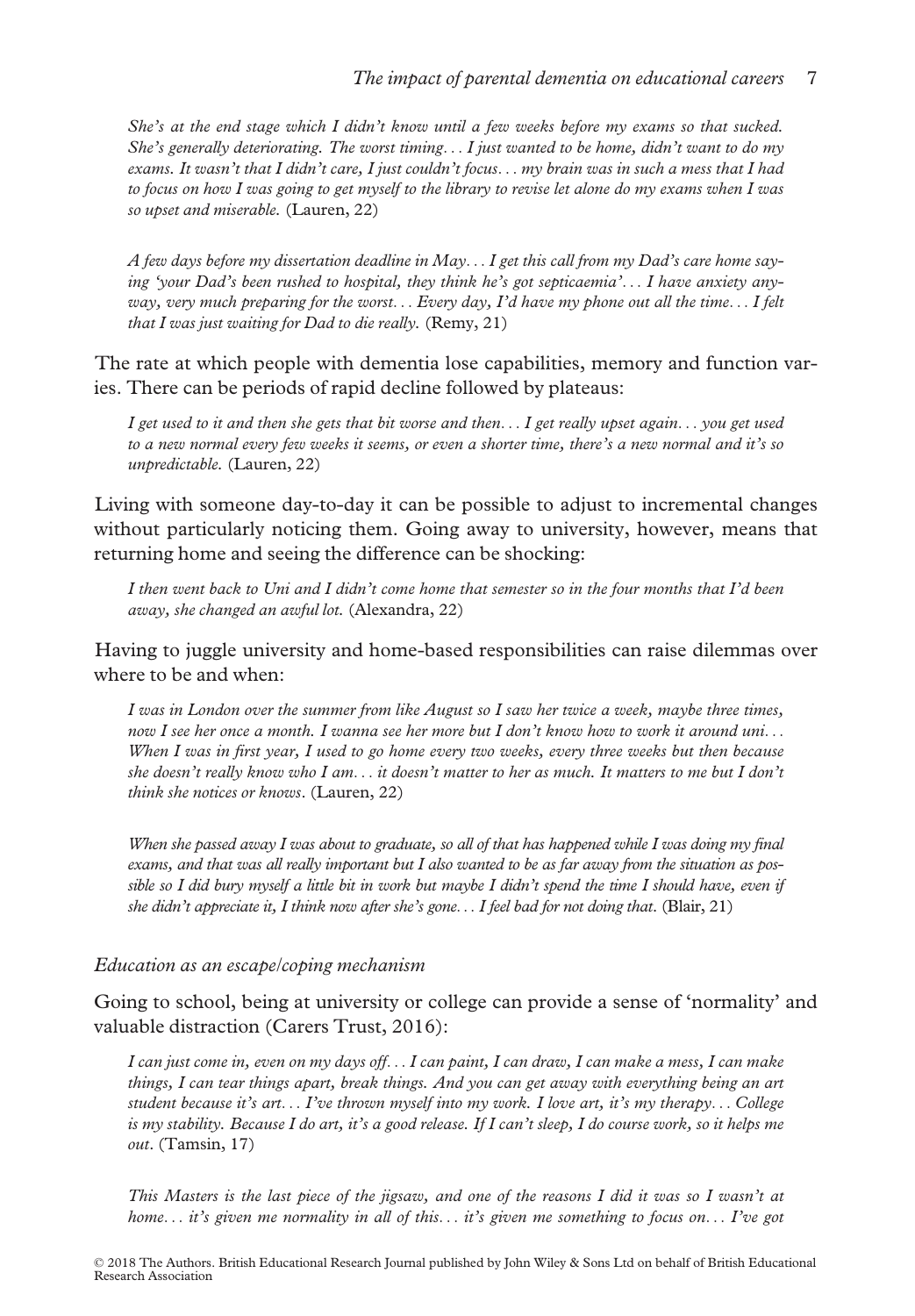friends here... that you can just do normal things with, go to the pub, go to lectures, normality, structure and routine in all of this and it's probably the one thing that's keeping me going. (Liam, 22)

As Liam notes, social relationships with peers can help in maintaining a sense of normality. However, participants talked of reluctance to mention their parent's illness, largely because of ignorance of dementia exacerbated by media focus on dementia as Alzheimer's and a disease of older people:

I find it really difficult with some of my friends who really don't get it and it's not their fault that they don't get it and that's what I need to keep telling myself because... they might be coming out with stuff like 'oh my grandma had it, you know, she wasn't great, she was a bit forgetful' and I'm like 'yeah, hmm hmm'. (Jennifer, 17)

It was the dementia side of things as well because when you are 14, 15, people who have dementia are normally really old people and it's like actually my Dad was 65 when he passed away which  $I$ think is still quite young and no my Dad wasn't an old man... And there's that phrase being 'demented' and when I was younger, that was a word that was thrown around a lot and that would really hurt me because it was used in such a derogatory manner, that's not who my Dad is. (Frankie, 23)

Frankie's account here alludes to the stigma and associated spoiling of identity (Goffman, 1963; Werner et al., 2010; Gove et al., 2015) attached to dementia, both for those diagnosed and for their families. Perceived 'difference', whether one's own or one's parent's, can lead to difficulties fitting in at school, to stigmatisation and bullying (Thornberg, 2015):

Just embarrassing. One day, he took the dog out and the dog ended up on our school field. My year were doing PE, the dog were running about, my Dad were just stood there looking at him. He came into school once, I don't know what for... brought the dog, tied the dog, you're not allowed to bring dogs into school, dog in school on the extendable lead but didn't lock it so the dog run out in the road, the lead got knotted, all my friends were like 'Jessie, your dog is tied up outside the school', they were stroking the dog... And people bring it up now, 'remember that time the dog were on the field'. (Jessica, 16)

Like at school it was hard because kids didn't understand and I used to get bullied for it because they used to say 'your mam's mad' because she'd go take the dog for a walk but she would shout stuff and it didn't make sense and kids being kids would just give me grief about it and then somebody from the school, their parent had had it, they did a talk to try and help understand. Kids just don't understand. (Claire, 31)

# Dementia and educational choices

Several participants made educational choices at least partly because of parental dementia. For some, decisions were based on being close to, and spending time with, their parent:

One of the reasons I'd applied to do a Masters in London was to move closer to them and I was looking forward to going home every weekend and seeing them and actually that kind of turned out not to be the case [both parents died] but  $\Gamma m$  really enjoying it anyway. (Erin, 24)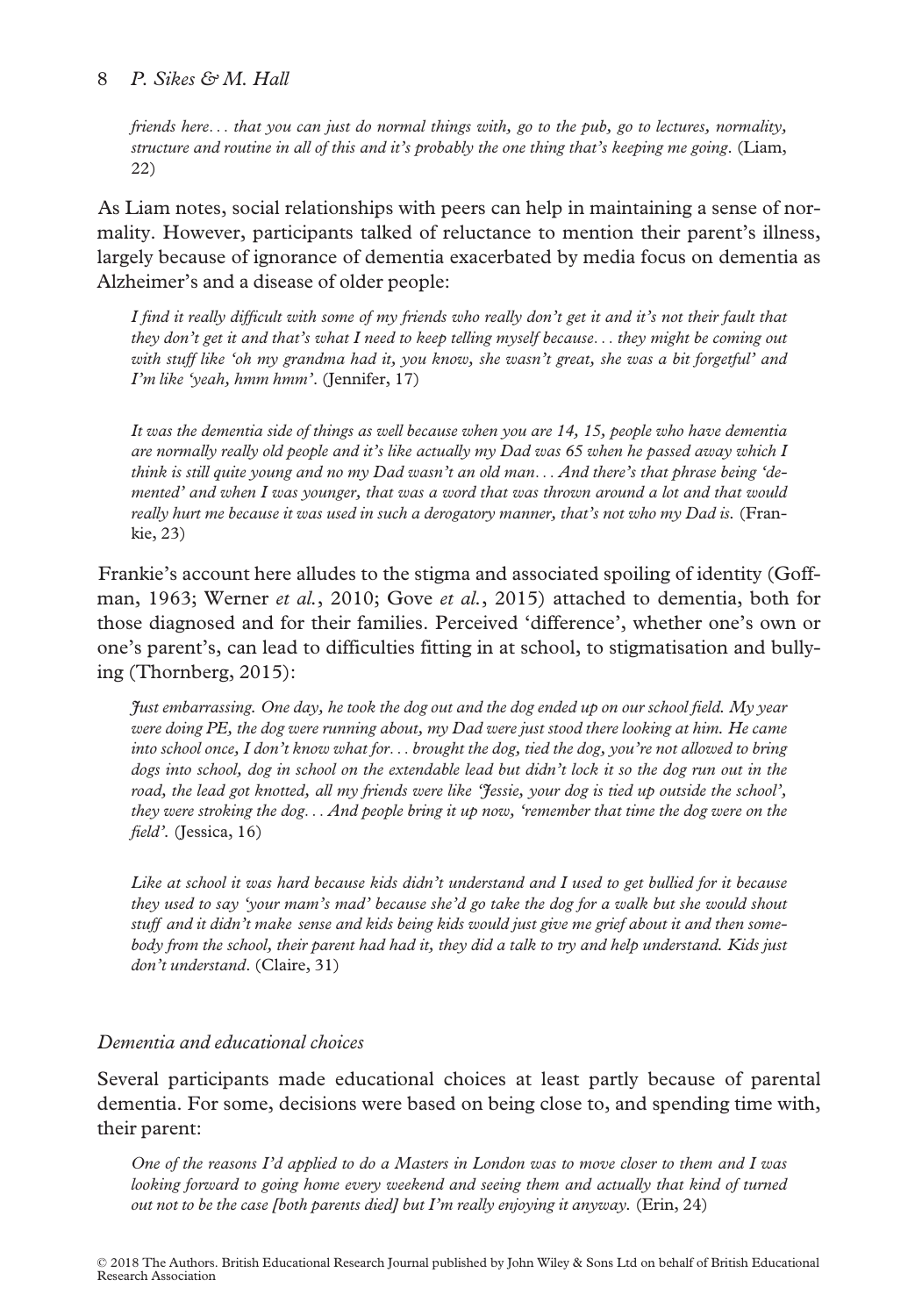I wasn't entirely sure last summer what I wanted to do... I felt my life had been put on hold and I wasn't getting anywhere... I wasn't comfortable leaving home because I wasn't sure when I visited what stage Mum would be at and how much I would have missed... I looked around and my uni did a part-time January start course and I figured it out from there that I could travel down a couple of times a week and be at home... it is quite stressful... but it's manageable... I didn't want to waste any of the time we had left. (Alexandra, 22)

Looking after her was killing me. I was doing so much, was trying to do my uni work as well... I was working part time and trying to look after her, my Dad was working full time as well... So I've given it up now, left uni officially... I hope to go back one day. It's something that I've really enjoyed and I'd hate to waste it. (Hannah, 20)

After her GCSEs, Jennifer's school was not prepared to modify her sixth-form timetable to allow her to visit her dad during the afternoons when he was awake. She chose, therefore, to do her A levels by distance learning, despite the financial costs incurred:

Distance learning suits... I mean there's a lot of problems still... [but] I like it, I like that I've got my freedom, if I've gone to see Dad and it's been an awful visit, I can just sit and relax and get on with my work the next day, that's what I enjoy but there's nothing out there to help me with that, you have to pay for it all, your benefits get cut, everything that you had before is cut. (Jennifer, 17)

Jennifer's story also points to the difficulties posed by planning educational careers when the future is uncertain:

I don't know how the years will pan out, it's so unpredictable, that's the worse thing. Because when he got diagnosed, no one really knew anything was going on at school because I had it in my head, maybe when I start teaching, when I've finished university, Dad'll have to go into a nursing home... Maybe this'll be in about ten years, I never thought [it'd happen within] a year... I'll stay close to home probably with Dad because I feel like if I moved far away I'd feel like, 'what if Dad wanted, needed me', I would be quite on edge. I don't want to be like literally really close. I'm still thinking of going to X so I could go for the week and then come back on a weekend, that kind of thing. But I don't know, it still all kind of depends. (Jennifer, 17)

On a more positive note, there were those who found academic and/or potential career interests through their contact with dementia:

Mum's diagnosis probably was the fact that I started to get interested in neuroscience... When you relate to stuff like that you pick up a bit more in lectures rather than fall asleep at the back... I don't think  $\Gamma d$  be doing the PhD  $\Gamma m$  doing if it wasn't for that. (Blair, 21)

Educational choices and careers can be hard at the best of times. This participant's account points to how dementia can make negotiating one's way seem overwhelming:

During the summer, the same time we got the diagnosis, that was the same time I sent off my application to go to University. I was arranging accommodation. I'd got on my course, not the accommodation, I'd slightly messed up the paperwork they wanted... I thought I'd missed the boat regarding accommodation, and with everything over the past months with my [parent], it came to a head... I tried to end things for myself if you know what I mean by that. [name removed]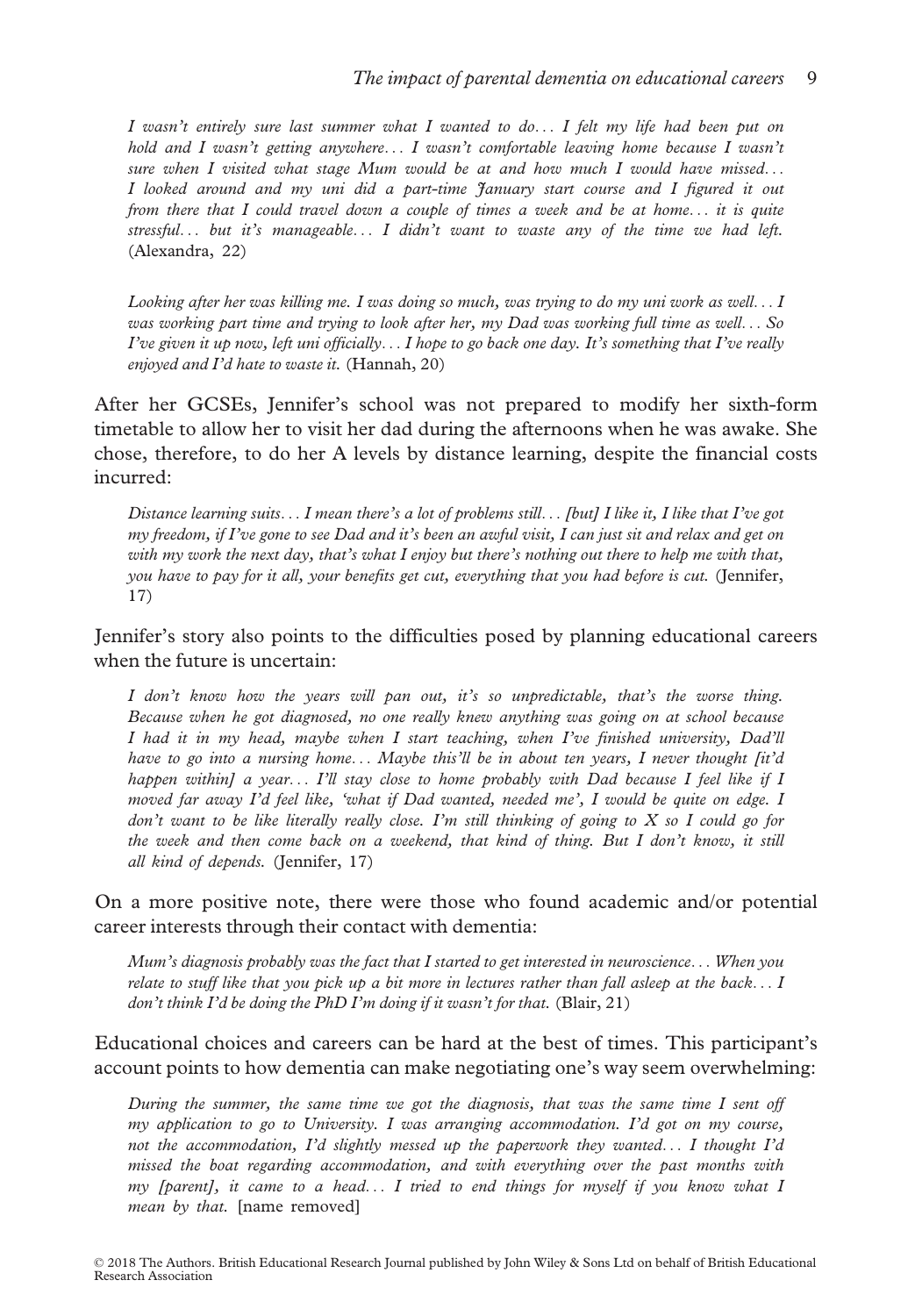#### Educational institutions' responses

At a general level, some educational establishments are engaging with dementia awareness, for example, involvement with the Alzheimer's Society Dementia Friends programme [\(www.dementiafriends.org.uk](http://www.dementiafriends.org.uk)) or other local initiatives focused on older people with Alzheimer's (e.g. DiBona et al., 2017; Farina, 2017). On the whole, this involvement tends to be in terms of community service and/or fundraising, with very few schools having dementia education embedded in the curriculum (Farina, 2017, p. 1). However, such initiatives do not usually raise awareness of YOD and can reinforce the perception that dementia affects older people with memory problems which, many of our participants found, made it difficult for others to understand their experience.

The mothers of the primary-age participants, concerned about the uniqueness of their children's situations and wanting to do something to address potential teasing or worse, had approached the schools and had spoken about dementia, including YOD, in assemblies and staff meetings. At the prompting of their mother, Yasmin's (6) and Amber's (8) school had provided emotional literacy and art therapy sessions and were flexible in allowing time off for the holidays the family were taking with a view to building up positive memories. Sidney's mum was also proactive in getting him psychological support:

At school this lady comes to visit me about Dad and asks if I have any worries. I saw her last Friday. I see her on a Tuesday usually, I tell her how my week has been. (Sidney, 9)

Experiences at secondary schools were mixed. Sometimes the schools did not sensitively match their response to students' needs. Jess and Frankie, like many adolescents, found it difficult being marked out as 'different':

People are like 'are you alright Jess?' Just out of the blue... They've obviously had a meeting about it or summat. They can't make it anymore obvious if they'd tried. Like teachers that haven't taught me, 'ah Jess how are you feeling? How are things at home?'... I said specifically don't give me special treatment but I got it anyway. And it makes everyone think 'oh she's getting special treatment, what's she done?' (Jessica, 16)

My school didn't really understand what I was going through, no one was there to help me through it... the teachers weren't there, there wasn't a counsellor... My dad passed away on the Wednesday and I had a GCSE exam... on the Friday and so I went in to do the exam because I didn't like to give up on stuff... I don't like people taking pity on me, don't like that attention, didn't really want that at that age and I overheard a teacher say 'oh yeah she's in for this one exam but then delay it' and that was talking about me in front of a load of other people, not very respectful really. (Frankie, 23)

Ignorance about YOD, especially on the part of teachers, angered a number of participants, including Jennifer:

I spoke to the school counsellor a bit and she was quite helpful, but I mean the teachers and the heads did start to know... I think they still found it very difficult to understand you know? Like I think they just took it as, 'oh she's got someone in the family with dementia', I don't think they really got how much it can kind of affect you, you know. I mean, my head teacher, she was just like 'oh well, my Mum had it' and it's like NO! And she went 'I was relatively young, I was in my thirties with my Mum'. And I'm like 'hmmm hmmm' and I'm just trying not to say 'well, you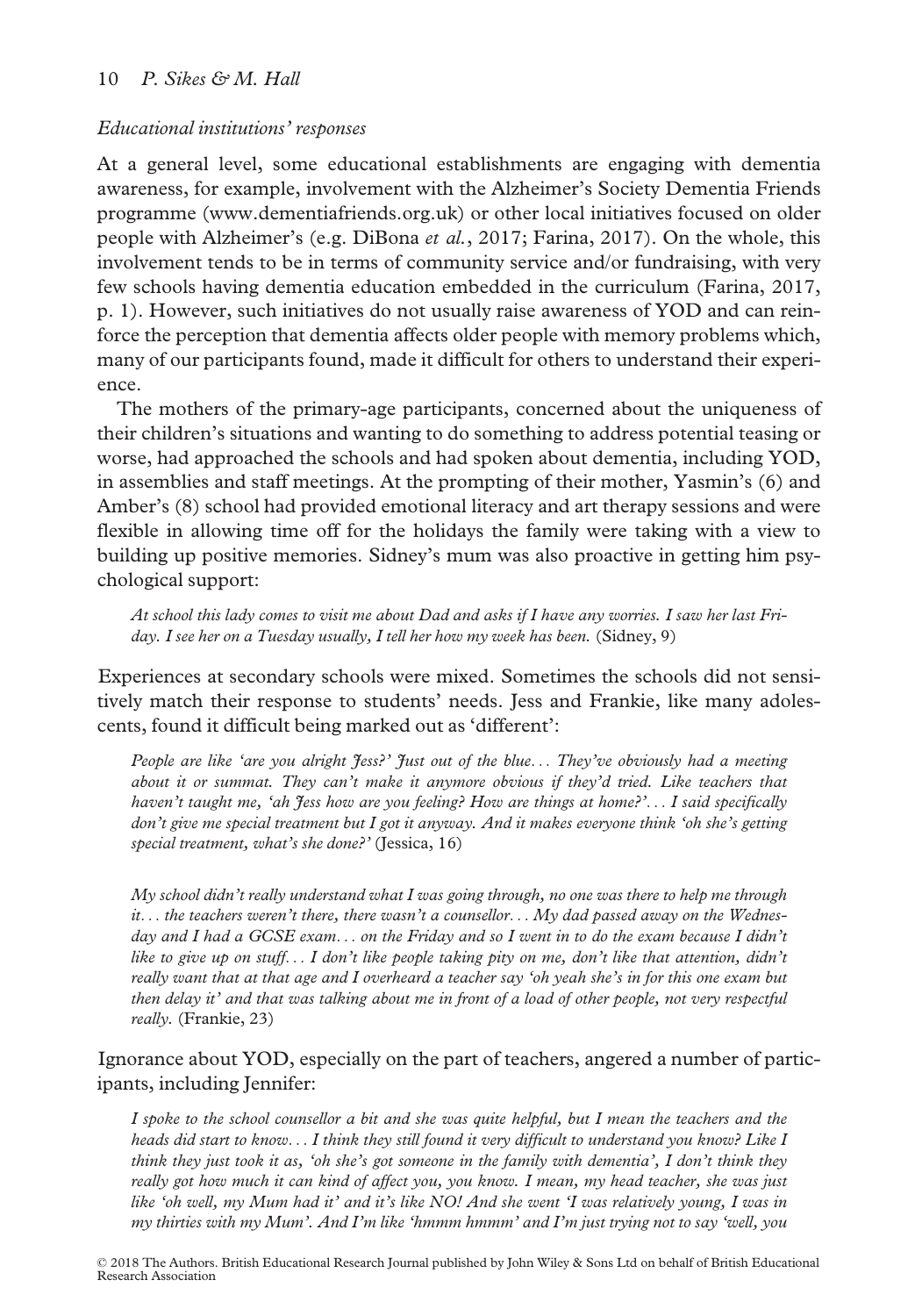know, you really don't understand', you know trying to keep on top of everything, but it just kind of angers you, like as to how much people don't know. (Jennifer, 17)

At college and university the onus is on the student to inform staff about their circumstances. Those who had done so usually felt supported:

It's been hard especially in the last year it felt like I was struggling, trying to keep to deadlines. The uni was amazing, I probably handed in every assignment a week or so late. That was okay because they all knew. My tutors were amazing, they've always been aware of what's happening because several times I've had to walk out of lectures... because I'm upset. (Remy, 21)

I did actually ask for an extension on one assignment and I was given it, which was good. I didn't want to ask for one, but my fiancé was like 'you need to' and actually a few days after my Dad's operation was when my auntie died as well, it was a pretty tough time and he said 'you need to ask for an extension, you have to have one'. So I did. People ask for extensions but I felt almost as if I was sort of failing a little bit I don't know, like I didn't really deserve it. (Louise, 24)

Lauren and Frankie had found counselling easy to access whilst at university, but struggled upon leaving:

At Uni, I had counselling but because I'm not a student anymore, I don't get that and it's kind of annoying because I manage how I feel better when I have it... I don't really know how to go about getting it now. (Lauren, 22)

University was a breath of fresh air for me... I'd lost my Dad by the time I went but I spoke to the counsellor a couple of times, so there were services there. It wasn't in depth but I wanted to talk to someone. It was three years after, and that's not long when you are 16/17, caught up in A levels and then all of a sudden you're living by yourself. (Frankie, 23)

# Conclusion/discussion

Having a parent with any terminal illness is painful and difficult for any child or young person. In focusing on YOD, it is not our intention to imply a hierarchy of terminal illnesses. However, this condition demonstrates unique characteristics that raise specific challenges and these certainly warrant attention. The unpredictable trajectory and duration of the illness, the untimeliness of the progressive and inexorable loss of functions and abilities which usually lead to a period of time when the parent is there bodily but not verbally, cognitively or emotionally, and the current lack of any cure are especially hard to bear. Indeed, our participants talked of having cancer envy (Hall & Sikes, 2017), because parents living with cancer may be able to continue to communicate, to advise, support with educational decisions and financing, and work to resolve the relationship problems that are not uncommon in adolescence. Living with a parent with YOD, who is very different from how they were, and who may be behaving in unpleasant, difficult and embarrassing ways, coping with ongoing uncertainty, grief and fear, whilst taking exams and negotiating the education system, places a considerable burden on young people who are living in a society where educational choices and performance are important influences on future life chances.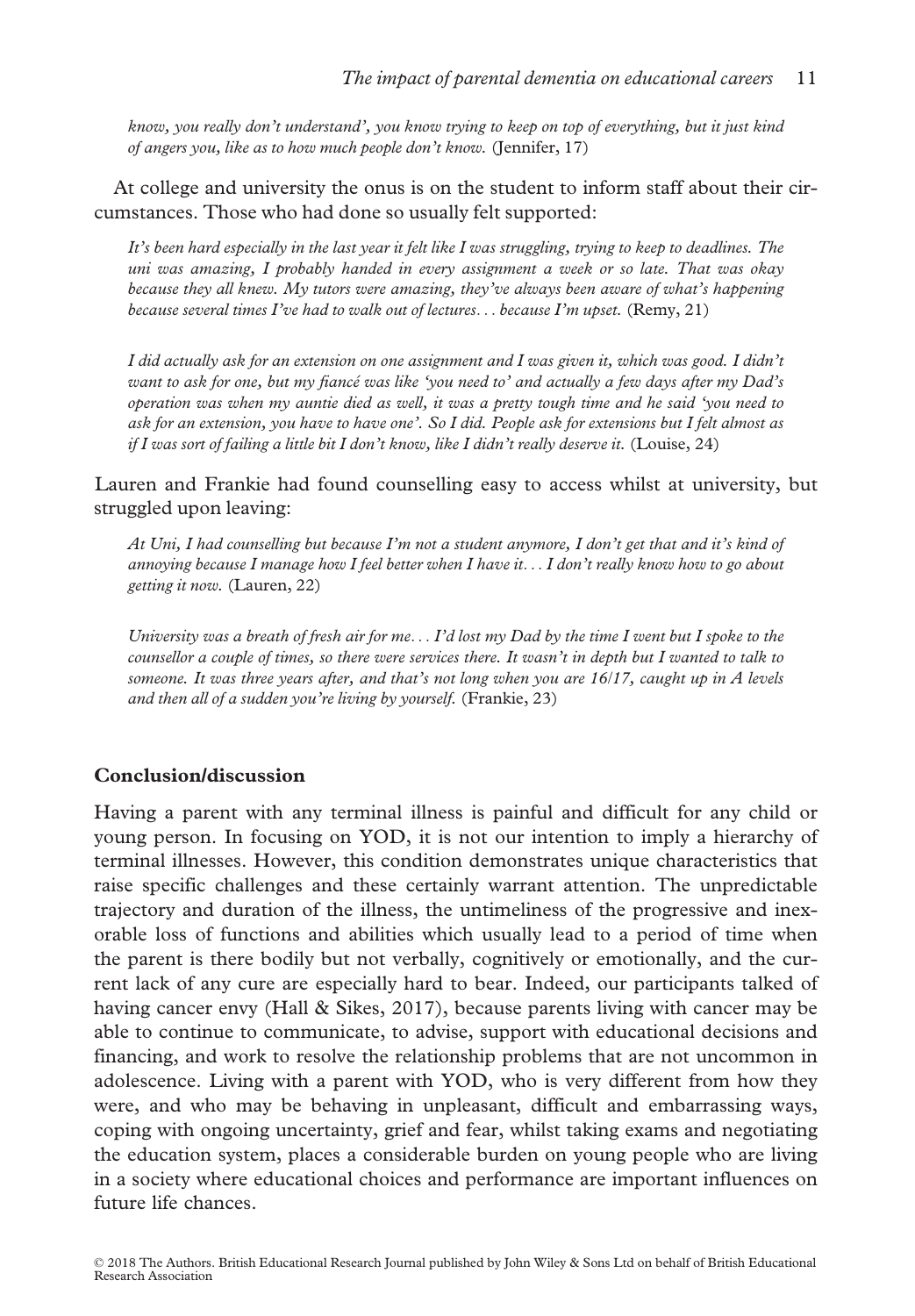The key motivation for this project was to elicit evidence to address the lack of information, support and resources available to children and young people who have a parent with YOD. With regard to educational experiences, we were told stories which, when considered within a relational model of disability frame (Shakespeare et al., 2017), offer some suggestions as to what might help make things at least a little better. Of paramount importance is addressing the ignorance surrounding YOD. Our data shows that many people working in educational establishments are not aware that dementia affects 'younger' people, that there are other variants than Alzheimer's disease, or that the condition is terminal. Given that the majority of children and young people who have a parent with dementia attend schools and colleges, there would seem to be a case for a national steer to provide dementia education for staff, and also to include some coverage in initial teacher education. The Alzheimer's Society's Dementia Friends and Young Dementia UK, who are aware of our findings, could make a contribution here.

As we described, the mothers of the younger participants took the initiative in providing information to their schools. There does tend to be a closer relationship between parents and teachers during the primary years, with more opportunities for interaction simply because parents often go into school at the beginning and end of the day, thus facilitating conversations about what is going on at home. Such relationships may help with families that are facing challenges. But relying on families and children/young people to educate is unacceptable. When schools become aware that a student has a parent with YOD (or any uncommon condition), staff need to undertake the necessary research to be in a position to offer, or know how to access, support and information. And of course, they should be equipped with the resources for providing this. As Frankie noted:

School was such a massive part. School would have been the main thing, someone in the region that visits schools, not just for dementia, but like wellbeing, counselling, that would have been good. I think when you're young, when I was 14, 15, having someone explaining to me about it probably would have made me realise the seriousness of it and that he's not going to get better but also the kind of biological things that are happening because I didn't realise that he was going to lose his speech or be hallucinating, he used to scream out which was shocking, not nice to see, it's just that lack of explanation, more than anything. (Frankie, 23)

Ideally too, and on the basis of informed knowledge, schools should consider accommodations to make things easier for students to cope. For example, had Jennifer's school understood that dementia made her father become sleepy as the day progressed, they might have been more understanding about her request for a timetable modification.

When young people get to college and university the onus does tend to be on them to inform tutors about problems, or to seek help from counselling services—although here too there may be a lack of awareness that needs to be addressed. Some students, like Sam, are reluctant to reveal their situation, even though they may recognise the sense in so doing:

If there could have been something through the University that would be good, something that could acknowledge that these things happen at the worst time... I mean how can the uni know, that's the problem? But if you mention it there should be something that they can point you in the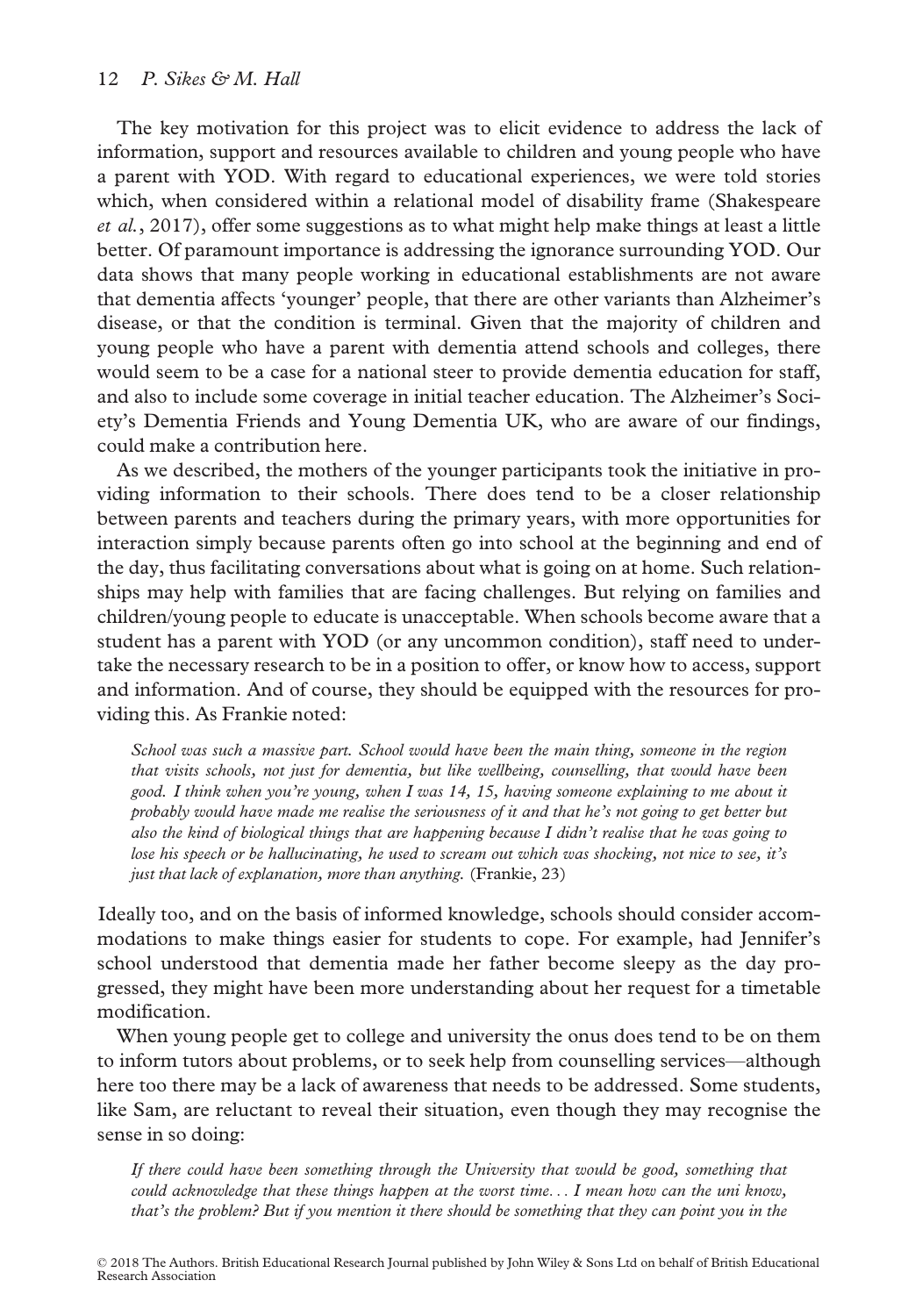direction of, it can lead to so many things... anxiety, depression, isolation, feeling in a different situation to everyone else, academically. I don't think it really affected my grades or anything but it certainly could have. It did make me very lethargic, unable to get out of the house... More input from the University, that is the key because I just kind of felt like I wished that my tutors knew but I didn't want to... but they've got so many people to worry about. (Sam, 21)

It is recognised that there is a crisis in children and young people's mental health care (Care Quality Commission, 2017; DOH/DOE, 2017). Those who have a parent with YOD are but one group in need of improved provision. They are a group, however, who, to date, have been largely invisible, although the limited evidence available points to the severity of their difficulties and to the ongoing impact their experiences can have on their education and future life. To date, children and young people have not been considered or given a place in dementia care, and there is no clear policy directed at how best to support them. Such developments are important and should incorporate directives for educational institutions, thus facilitating multi-agency support for children and young people. Children and young people require support if they are to fulfil their educational potential, enjoy the social opportunities education can bring and ameliorate the exclusion experienced by those who have a parent with dementia. Schools, colleges and universities are uniquely placed to provide such support, and of course should be enabled to do so.

# Acknowledgements

This study was undertaken at the University of Sheffield and was funded by Alzheimer's Society Grant No. R138585.

#### **NOTES**

# References

- Aldridge, J. (2008) All work and no play? Understanding the needs of children with caring responsibilities, Children & Society, 22, 253-264.
- Aldridge, J. (2018) Where are we now? Twenty-five years of research, policy and practice on young carers, Critical Social Policy, 38(1), 155–165.
- Aldridge, J., Clay, D., Connors, C., Day, G. & Gkiza, M. (2016) [www.gov.uk/government/uploads/](http://www.gov.uk/government/uploads/system/uploads/attachment_data/file/498115/DFE-RR499_The_lives_of_young_carers_in_England.pdf) system/uploads/attachment\_data/file/498115/DFE-RR499\_The\_lives\_of\_young\_carers\_in [England.pdf](http://www.gov.uk/government/uploads/system/uploads/attachment_data/file/498115/DFE-RR499_The_lives_of_young_carers_in_England.pdf) (accessed 8 June 2017).
- Allen, J., Oybode, J. & Allen, J. (2009) Having a father with young onset dementia: The impact on the well being of young people, Dementia, 8(4), 455–480.
- Alzheimer's Disease International (2016) World Alzheimer's Report 2016 (London, ADI).

<sup>&</sup>lt;sup>1</sup> The Health Economics Research Trust in 2010 reported a figure of 64,000 but this may have been based on inaccurate estimates (www.futurelearn.com/courses/faces-of-dementia/1/steps/76481).

This important to note that not all young carers wish to identify as such, even when they take on carers' respon-<br>sibilities (Hall & Sikes, 2016b). Nor do their parents choose to identify them as such (Aldridge, 2018).

 $3$  Following reporting of the study on social media and UK TV and radio, a number of people have contacted us from North America to share their experiences of parental YOD. Barring contextual details (e.g. different healthcare and educational systems), the stories are the same.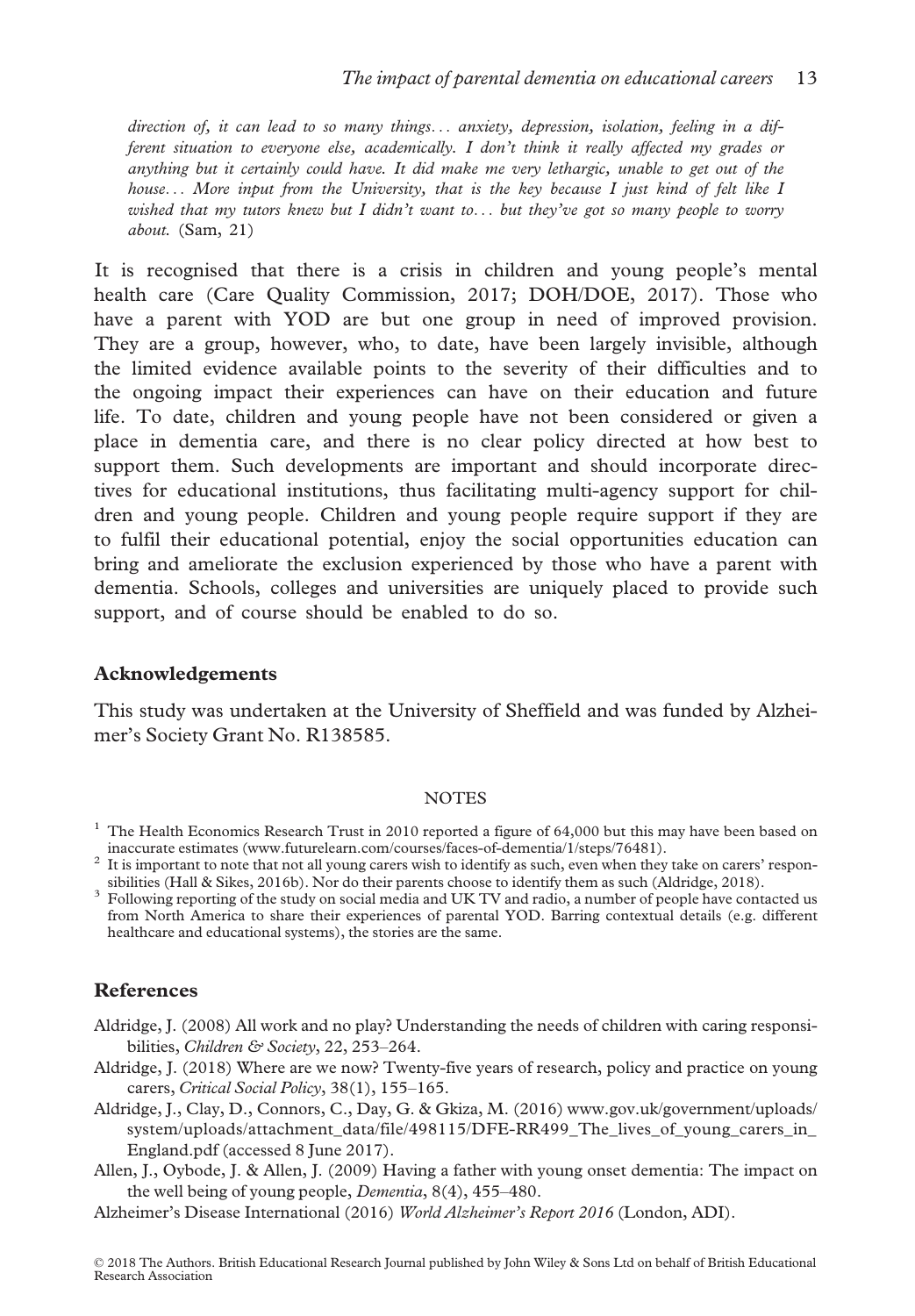- Barca, M., Thorsen, K., Engedal, K., Haugen, P. & Johannessen, A. (2014) Nobody asked me how I felt: Experiences of adult children of persons with young-onset dementia, International Psychogeriatrics, 26(12), 1935–1944.
- Blandin, K. & Pepin, R. (2015) Dementia grief: A theoretical model of a unique grief experience, Dementia, [https://doi.org/10.1177/1471301215581081.](https://doi.org/10.1177/1471301215581081)
- Care Quality Commission (2017) Review of children and young people's mental health services (London, CQC).
- Carers Trust (2016) About young carers. Available online at: carers.org/about-us/about-young-carers (accessed 8 June, 2017).
- Cheesbrough, S., Harding, C., Webster, H., Taylor, L. & Aldridge, J. (2017) The lives of young carers in England: Omnibus survey report (London, Department for Education).
- Chrisp, T. A., Thomas, B. D., Goddard, W. A. & Owens, A. (2011) Dementia timeline: Journeys, delays and decisions on the pathway to an early diagnosis, Dementia, 10(4), 555–570.
- Dearden, C. & Becker, S. (2003) Young carers & education. Available online at: [ycrg.org.uk/](ycrg.org.uk/youngCarersDownload/yceduc[1].pdf) [youngCarersDownload/yceduc\[1\].pdf](ycrg.org.uk/youngCarersDownload/yceduc[1].pdf). (accessed 3 November, 2016)
- DiBona, L., Kennedy, S. & Mountain, G. (2017) Adopt a care home: An intergenerational initiative bringing children into care homes, Dementia, [https://doi.org/10.1177/1471301217725420.](https://doi.org/10.1177/1471301217725420)
- DOH/DOE (2017) Transforming children and young people's mental health provision: A Green Paper (London, OGL).
- Farina, N. (2017) What is taught about dementia in secondary schools?, A survey of schools in Sussex England, Dementia,, [https://doi.org/10.1177/1471301217720016.](https://doi.org/10.1177/1471301217720016)
- Gelman, C. & Rhames, K. (2016) In their own words: The experiences and needs of children in younger-onset Alzheimer's disease and other dementias families, Dementia, [https://doi.org/10.](https://doi.org/10.1177/1471301216647097) [1177/1471301216647097.](https://doi.org/10.1177/1471301216647097)
- Goffman, E. (1963) Sigma: Notes on the management of a spoiled identity (Englewood Cliffs, NJ, Prentice Hall).
- Goodson, I. (2017) Introduction, in: I. Goodson, A. Atinkin, P. Sikes & M. Andrews (Eds) The Routledge international handbook of life history and narrative (London, Routledge).
- Goodson, I., Atinkin, A., Sikes, P. & Andrews, M. (Eds) (2017) The Routledge international handbook of life history and narrative (London, Routledge).
- Gove, D., Downs, M., Vernooij-Dassen, M. & Small, N. (2015) Stigma and GPs' perceptions of dementia, Aging & Mental Health, [https://doi.org/10.1080/13607863.2015.1015926.](https://doi.org/10.1080/13607863.2015.1015926)
- Hall, M. & Sikes, P. (2016a) How do young people 'do' family when there is a diagnosis of dementia?, Families, Relationships and Societies,, [https://doi.org/10.1332/204674316X148189996](https://doi.org/10.1332/204674316X14818999694306) [94306.](https://doi.org/10.1332/204674316X14818999694306)
- Hall, M. & Sikes, P. (2016b) I'm not a carer: The identities of children and young people who have a parent with dementia. Unpublished paper.
- Hall, M. & Sikes, P. (2016c) From 'What the hell is going on?' to the 'Mushy middle ground' to 'Getting used to a new normal': Young people's narratives around navigating parental dementia, Illness, Crisis and Loss,,<https://doi.org/10.1177/1054137316651384>.
- Hall, M. & Sikes, P. (2017) 'It'd be easier if she'd died': Young people with parents with dementia articulating inadmissible stories, Qualitative Health Research, [https://doi.org/10.1177/](https://doi.org/10.1177/1049732317697079) [1049732317697079](https://doi.org/10.1177/1049732317697079).
- Hillman, A. & Latimer, J. (2017) Cultural representations of dementia, *PLOS Medicine*, 14(3), e1002274.
- Hounsell, D. (2013) Hidden from view: The experiences of young carers in England (London, Children's Society).
- Hutchinson, K., Roberts, C., Daly, M., Bulsara, C. & Kurrle, S. (2015) Empowerment of young people who have a parent living with dementia, Dementia, [https://doi.org/10.1177/](https://doi.org/10.1177/1471301214532111) [1471301214532111](https://doi.org/10.1177/1471301214532111).
- James, A. (2005) Life times: Children's perspectives on age, agency and memory across the life course, in: J. Qvortrup (Ed) Studies in modern childhood: Society, agency and culture (London, Palgrave).
- James, A. & James, A. (2012) Key concepts in childhood studies (London, Sage).